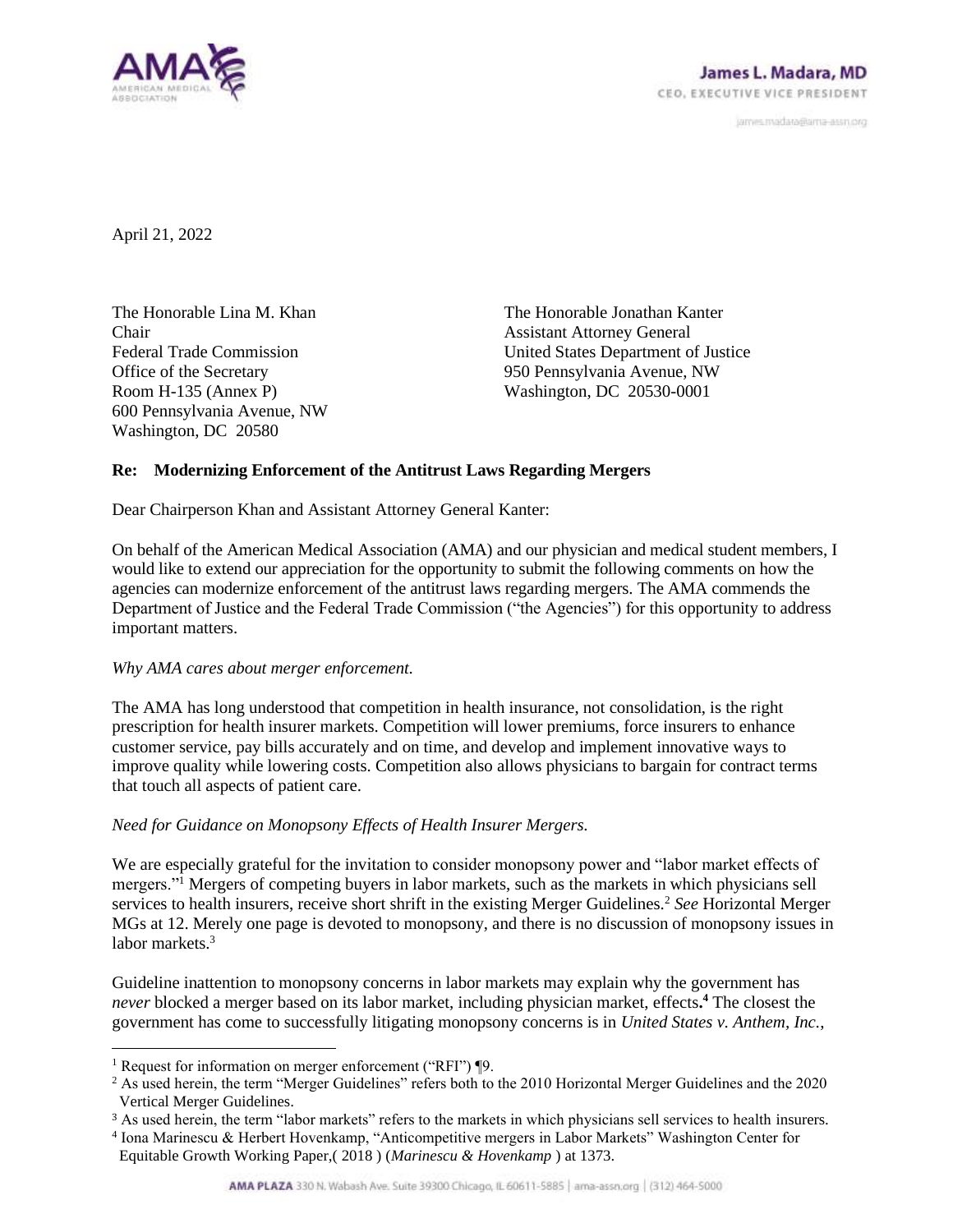855 F.3d 345 (DC Cir. 2017) (Kavanaugh, J dissenting) where the AMA urged, and the DOJ decided, to make a monopsony claim that the merger of Anthem and Cigna would harm physician markets. While *Anthem* was ultimately decided based on the merger's effects in the markets for the sale of health insurance, monopsony concerns in physician labor markets were heavily litigated. Lessons from that singular experience should make their way into the Guidelines and other statements of federal antitrust merger policy, as will be discussed below.

The importance, unique features, and changing realities of health care markets call for focused guidance on monopsony concerns in physician markets when health insurers merge. Such industry-focused guidance could be incorporated into a new edition of *The Statements of Antirust Policy in Health Care* (1996), as urged by leading economists and legal scholars on antitrust in health care*. See,* David Dranove & Lawton R Burns, *Megaproviders and the High Cost of Healthcare in America*, University of Chicago Press (2021) ("Dranove & Burns") at 248-249; Thomas L. Greaney & *Richard* M Scheffler, *The Proposed Vertical Guidelines and Health Care: Little Guidance and Dubious Economics*, Health Affairs Blog (April 17, 2020).

*Health Insurers Typically Have Monopsony Power in the Market for Physician Services.*

# Health Insurance Markets are Localized and Mostly Highly Concentrated

The local nature of health care delivery and the marketing and other business practices of health insurers strongly suggest that health insurance markets are local.<sup>5</sup> Consumers buy coverage that serves them close to where they work and live.*<sup>6</sup>* The AMA's most recent study, published last year, finds that 73 percent of metropolitan statistical area health insurance markets are "highly concentrated," based on the criteria of the Merger Guidelines.

## Health Insurer Monopsony Power

Where a health insurer has market power in their output market (i.e., monopoly power), it is very likely they also have monopsony power in their input market (in the purchasing of physician services). This is because geographically these markets roughly coincide.<sup>7</sup> Thus, mergers of market power health insurers tend to result in lower than competitive payments to health care providers, but there is no evidence the cost savings are passed through to consumers in the form of lower premiums.<sup>8</sup>

<sup>5</sup> See, Guardado J.& Kane C. *Competition in Health Insurance: A Comprehensive Study of U.S. Markets*, *2021 Update*. Chicago, IL: American Medical Association; 2021. ("Competition in Health Insurance") available at <https://www.ama-assn.org/system/files/competition-health-insurance-us-markets.pdf>

<sup>6</sup> *See Competition in Health Insurance at 2.*

<sup>7</sup> See e.g., Corry Capps*, Buyer Power in Health Plan Mergers*, J. Comp Law and Econ (2009).

<sup>8</sup> Glenn A. Melnick et al., "The Increased Concentration of Health Plan Markets Can Benefit Consumers through Lower Hospital Prices," *Health Affairs,* 30, no. 9 (2011): 1728-1733, Asako S. Moriya, William B. Vogt, and Martin Gaynor, "Hospital Prices and Market Structure in the Hospital and Insurance Industries." *Health Economics, Policy and Law* 5.04 (2010): 459-479.; and Erin E. Trish, and Bradley J. Herring, "How do Health Insurer Market Concentration and Bargaining Power with Hospitals Affect Health Insurance Premiums?" *Journal of Health Economics,* 42 (2015):104-114; Leemore Dafny, Mark Duggan, and Subramaniam Ramanarayanan, "Paying a Premium on Your Premium? Consolidation in the US Health Insurance Industry," *American Economic Review,* 2012, 102(2): 1161-1185; Steven Sheingold et al., ASPE Issue Brief, "Competition and Choice in the Health Insurance Marketplaces, 2014-2015: Impact on Premiums," U.S. Dept. of Health and Human Services, July 27, 2015, *available at* http://aspe.hhs.gov/basic-report/competition-and-choice-health-insurancemarketplaces-2014-2015-impact-premiums; Zirui Song, Mary Beth Landrum, and Michael E. Chernew,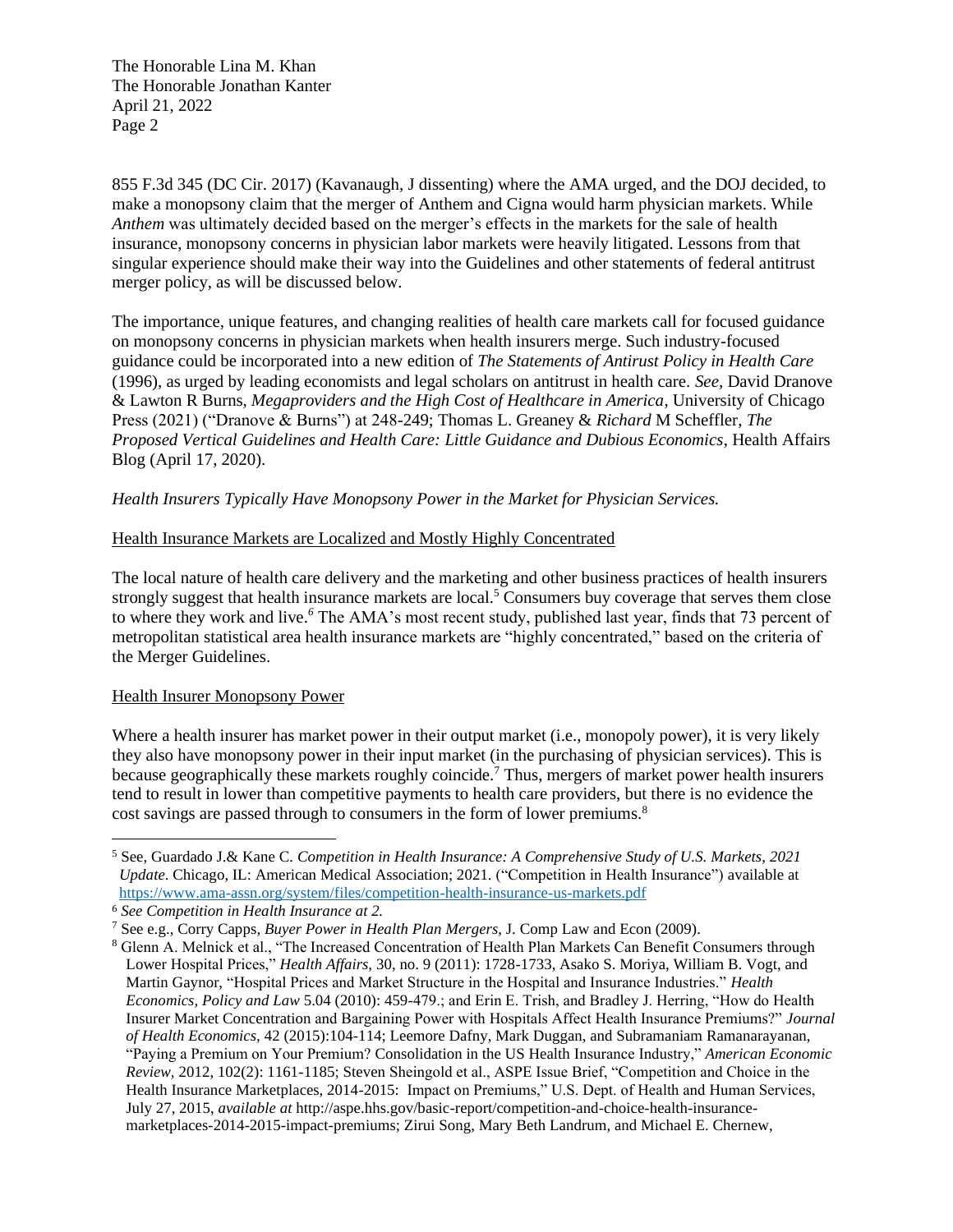Health insurer monopsonists typically are also monopolists. Facing little if any competition, they lack the incentive to pass along cost savings to consumers. "If past is prologue," notes Harvard University professor Leemore S. Dafny, PhD, "insurance consolidation will tend to lead to lower payments to health care providers, but those lower payments will not be passed on to consumers. On the contrary, consumers can expect higher insurance premiums."<sup>9</sup>

#### *Monopsony issues are important and antitrust enforcement has been missing.*

Dranove & Burns explain that "[i]n principle, the antitrust laws should prevent both monopsony and monopoly."<sup>10</sup> Monopolists diminish competition in the output market, at the expense of consumers, while monopsonists diminish competition in the input market, at the expense of suppliers.<sup>11</sup> Monopoly and monopsony pose the same challenge to the economy—mispricing of resources (material or human), resulting in their underemployment.<sup>12</sup> Thus, Clayton Act merger law was drafted to apply to anticompetitive mergers by both sellers and buyers.<sup>13</sup>

Notwithstanding the similar policy concerns, government antitrust enforcement to protect labor markets has been absent, a condition that helps explain the scarcity of private litigation.<sup>14</sup> Hopefully with this request for information, the Agencies are now engaged in a process that will lead to vigorous consideration of monopsony concerns in physician markets when health insurers merge.

#### *AMA experience addressing the issue of monopsony power in Anthem/Cigna.*

No doubt the market concentration information contained in AMA's annual report on competition in health insurance has discouraged some further market consolidation. But health insurers have continued to do merger deals that have triggered intense AMA opposition. For example, in 2016, Anthem announced a horizontal merger with Cigna that reflected the apparent industry-held belief that by joining together, insurers can gain added negotiating leverage over physicians and hospitals. The AMA opposed this merger in Congressional hearings, before the Department of Justice ("DOJ"), state health insurance

<sup>&</sup>quot;Competitive Bidding in Medicare: Who Benefits From Competition?" *The American Journal of Managed Care*  18.9 (2012): 546; Dickstein, Michael J, Mark Duggan, Joe Orsini and Pietro Tebaldi. the Affordable Care Act." American Economic Review, 105(5): 120-25; Eric T. Roberts, Michael E. Chernew and J. Michael McWilliams, "Market Share Matters: Evidence Of Insurer And Provider Bargaining Over Prices," *Health Affairs,* 2017, 36(1): 141-148, doi:10.1377/hlthaff.2016.0479; Kate Ho and Robin S. Lee, "Insurer Competition in Health Care Markets," *Econometrica,* forthcoming, *<http://www.columbia.edu/~kh2214/papers/InsurerComp.Main.pdf>*. 2015. "The Impact of Market Size and Composition on Health Insurance Premiums: Evidence from the First Year of the Affordable Care Act." American Economic Review, 105 ( 5):120-25.

<sup>9</sup> See Dafny, "Health Insurance Industry Consolidation: What Do We Know From the Past, Is It Relevant in Light of the ACA. And What Should We Ask?" Testimony before the Senate Committee on the Judiciary, September 22, 2015, at 10.

<sup>10</sup> Dranove & Burns at 193.

<sup>11</sup> Id.

<sup>12</sup> Ioana Marinescu & Eric Posner, *Why Has Antitrust Failed Workers*, Cornell Law Review, Vol. 105:1343, 1346 (2019) (" Marinescu & Posner") (Noting also that the Supreme Court has observed "the kinship between monopoly and monopsony, and suggesting that similar legal standards should apply to claims of monopolization and to claims of monopsonization.")

<sup>13</sup> Ioana Marinescu & Herbert Hovenkamp, *Anticompetitive Mergers in Labor Markets*, Washington Center for Equitable Growth Working Paper (2018 )("Marinescu & Hovenkamp").

<sup>14</sup> Marinescu & Posner at 1379.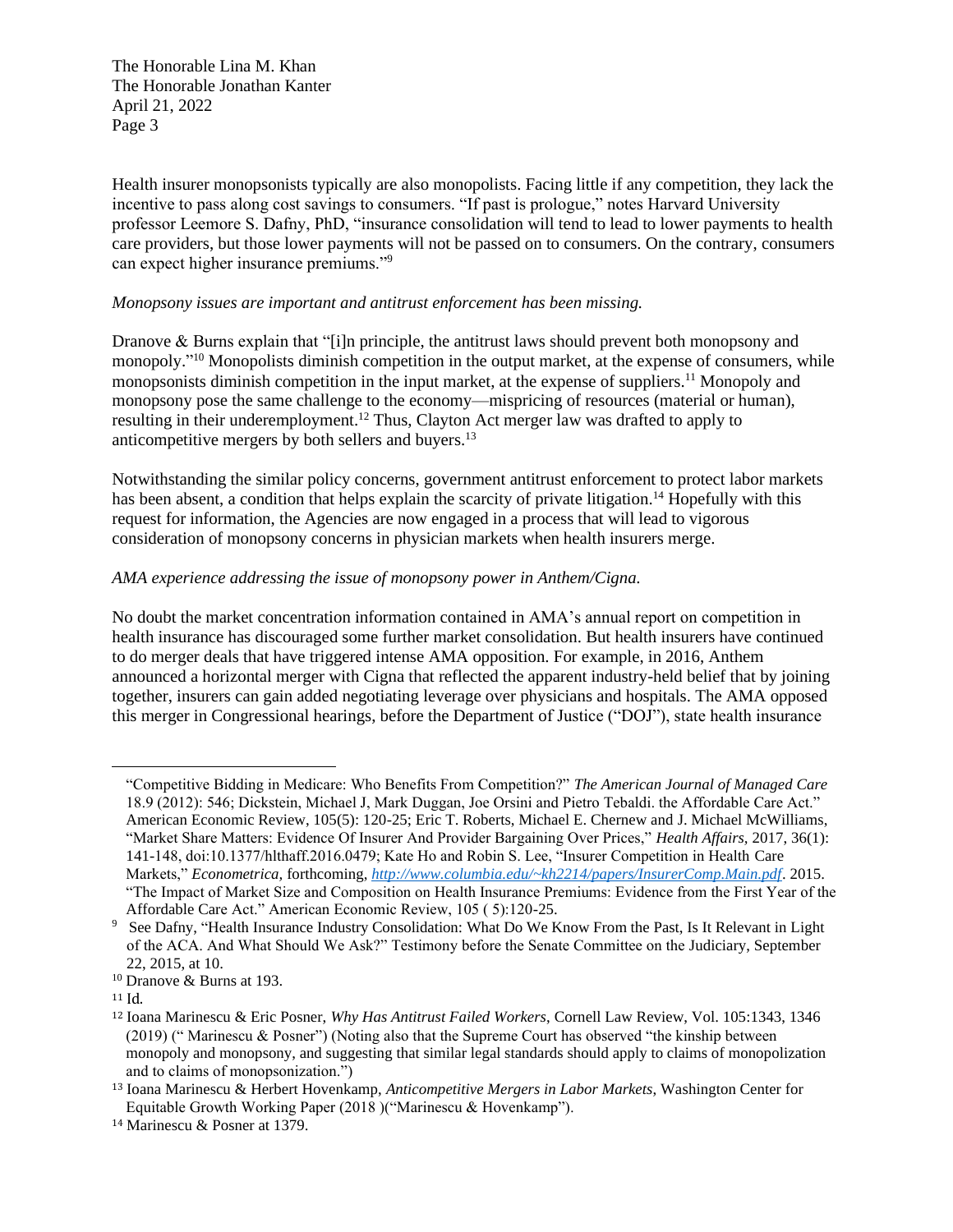departments and attorney general offices, and ultimately, in 2017, in an amicus brief filed in the United States Court of Appeals in *United States v. Anthem, Inc*, 855 F.3d 345 (D.C. Cir 2017) ("*Anthem*").

## *AMA responses to the RFI Questions posed by the Agencies.*

# The Agencies ask: **For those mergers that appear to yield lower input purchasing prices, how can cost savings due to monopsony power be distinguished from other forms of savings?<sup>15</sup>**

This was an issue presented in *Anthem*. There, the DOJ argued that an Anthem/Cigna merger would harm physicians and hospitals when the new merged entity used its merger-enhanced monopsony purchasing power in price negotiations. Anthem agreed that provider fees would fall but characterized this result as a consumer savings—an efficiency that justified the merger because Anthem would pass most of the savings to enrollees.

Ultimately, the DC Circuit Court of Appeals in *Anthem* stopped short of deciding the monopsony merger violation issue, although there was a dissenting opinion from Judge Kavanaugh expressing the view largely championed by AMA, that assuming certain facts, the government could "block this merger based on the merger's effects on hospitals and doctors."<sup>16</sup> The court blocked the merger on the alternative ground that it would have anticompetitive effects in certain markets for the sale of health insurance.<sup>17</sup>

The court did, however, reject the notion that Anthem/Cigna's obtaining deep discounts from physicians short of monopsony would represent a consumer benefiting efficiency that could justify an otherwise anticompetitive merger in markets for the sale of health insurance. Instead, the court's majority agreed with prominent amici health economists that in highly concentrated health insurance markets, large insurers are less constrained by competition and thus find it more profitable to capture medical savings and increase premiums.<sup>18</sup>

So how should antitrust tribunals determine the difference between mergers that promote cost efficient bargaining from those that create monopsonistic reductions in labor supply? One good approach is suggested by Marinescu & Posner and is similar to that conventionally followed in output markets: First determine whether the firms operate in concentrated labor markets and, if so, whether their merger would significantly increase concentration in those labor markets.<sup>19</sup> This requires calculating the Herfindahl-Hirschman Index (HHI) of the labor market in which the firms operate and the increase in HHI postmerger.<sup>20</sup> Marinescu & Posner conclude that "if HHI and the HHI increase are sufficiently high, then the merger should be presumptively blocked."<sup>21</sup>

This solution for screening cost savings due to monopsony power from other forms of savings that appear to yield lower input purchasing prices is also described by Professors Marinescu and Hovenkamp: "If the labor supply market is concentrated and the merging firms account for a high proportion of it, that at least

 $15$  RFI at ¶14e.

<sup>16</sup> Id at 373 and 377-379.

<sup>&</sup>lt;sup>17</sup> *United States v. Anthem*, Inc ,855 F.3d 345, 371 (D, C. Cir 2017) See also Merger Guidelines that refuse to recognize as an efficiency "anticompetitive reductions in output or service" HMG at Section 10. <sup>18</sup> Id 363.

<sup>19</sup> Marinescu & Posner at 1373.

<sup>20</sup> Marinescu & Posner at 1355-56 and 1391-1392.

 $21$  Id at 1391.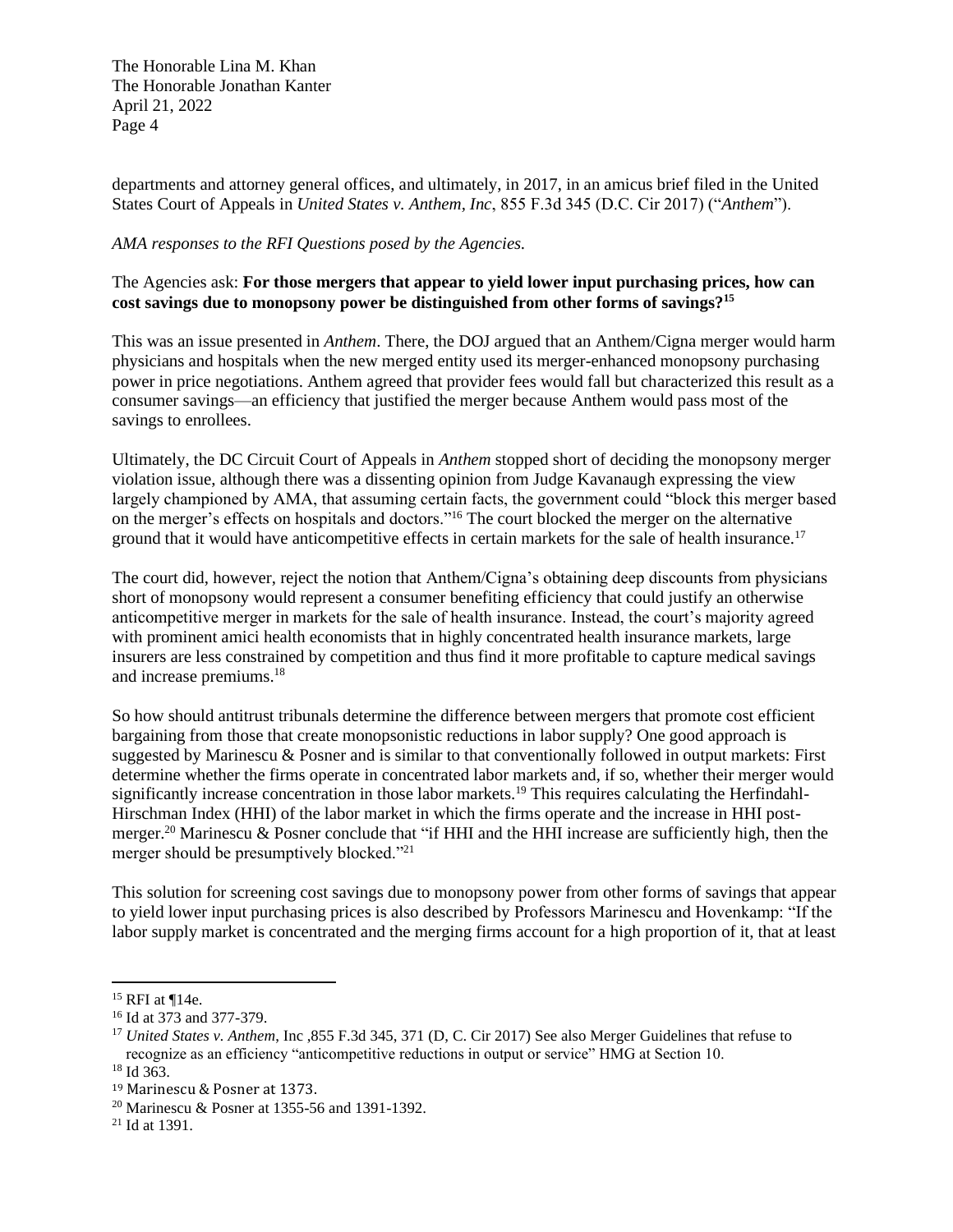raises the inference that their ability to obtain lower rates results from a reduction in competition for the purchase of labor rather than any bargaining efficiencies."<sup>22</sup>

# The Agencies ask**: How, if at all, should the thresholds for applicable market structure presumptions differ [in analysis of monopsony power] from those used in the analysis of monopoly**   $\frac{1}{2}$ **power**?<sup>23</sup>

The market structure thresholds, such as the market shares associated with health insurer monopsony power, should be lower in the case of a monopsony analysis than in an analysis of monopoly power.<sup>24</sup> In markets where the merged health insurers might lack market power to raise premiums for patients, the merged insurers would likely still have the power to force down physician compensation to anticompetitive levels. This is because physicians cannot readily replace lost business by refusing the insurer's contract and dealing with other payers without suffering irretrievable lost income.<sup>25</sup> It is difficult to convince consumers (which in many cases are employers) to switch to different health insurers.<sup>26</sup> Also, switching health insurers is a very difficult decision for physicians because it impacts their patients and disrupts their practices. The patient-physician relationship is a very important aspect to the delivery of high-quality health care. And it is a very serious decision both personally and professionally for physicians to disrupt this relationship by dropping a health insurer. Thus, in the UnitedHealth Group Inc./PacifiCare merger, the DOJ required a divestiture based on monopsony concerns in Boulder, Colorado, even though the merged entity would not necessarily have had market power in the sale of health insurance. The reason was straightforward: the reduction in compensation would lead to diminished service and quality of care, which harms consumers even though, given the lack of market power on the sell side, the direct premiums paid by subscribers do not increase.<sup>27</sup>

Some have argued that physicians who are unhappy with the fees they receive from a powerful insurer could turn away from that insurer and instead treat more Medicare and Medicaid patients. However, physicians cannot increase their revenue from Medicare and Medicaid in response to a decrease in commercial health insurer payment. Enrollment in these programs is limited to special populations, and these populations only have a fixed number of patients. Physicians switching to Medicare and Medicaid plans would have to incur substantial marketing costs to pull existing Medicare and Medicaid patients

<sup>22</sup> Marinescu & Hovenkamp at 37-38.

<sup>23</sup> RFI at ¶9a.

<sup>&</sup>lt;sup>24</sup> Stucke, Maurice E., "Looking at the Monopsony in the Mirror" (2013). College of Law Faculty Scholarship. [https://trace.tennessee.edu/utk\\_lawpubl/59](https://trace.tennessee.edu/utk_lawpubl/59) (The reasoning is that more than the monopsonist's market share is relevant, specifically the elasticity of alternative buyers' demand.)

<sup>&</sup>lt;sup>25</sup> See Capps, Cory S., Buyer Power in Health Plan Mergers (June 2010). Journal of Competition Law and Economics, Vol. 6, Issue 2, pp. 375-391.

<sup>&</sup>lt;sup>26</sup> See e.g., U.S. v. UnitedHealth Group and Pacificare Health Systems., Complaint, No. 1:05CV02436, ¶ 37 (December 20, 2005), available [at http://www.justice.gov/file/514011/download.](http://www.justice.gov/file/514011/download) (As alleged in the United/PacifiCare complaint, physicians encouraging patients to change plans "is particularly difficult for patients employed by companies that sponsor only one plan because the patient would need to persuade the employer to sponsor an additional plan with the desired physician in the plan's network" or the patient would have to use the physician on an out-of-network basis at a higher cost)..

<sup>&</sup>lt;sup>27</sup> See Gregory J. Werden, Monopsony, and the Sherman Act: Consumer Welfare in a New Light, 74 ANTITRUST L.J. 707 (2007) (explaining reasons to challenge monopsony power even where there is no immediate impact on consumers); Marius Schwartz, Buyer Power Concerns and the Aetna-Prudential Merger, Address before the 5th Annual Health Care Antitrust Forum at Northwestern University School of Law 4-6 (October 20, 1999) (noting that anticompetitive effects can occur even if the conduct does not adversely affect the ultimate consumers who purchase the end-product), available at: [http://www.usdoj.gov/atr/public/spceches/3924.wpd.](http://www.usdoj.gov/atr/public/spceches/3924.wpd)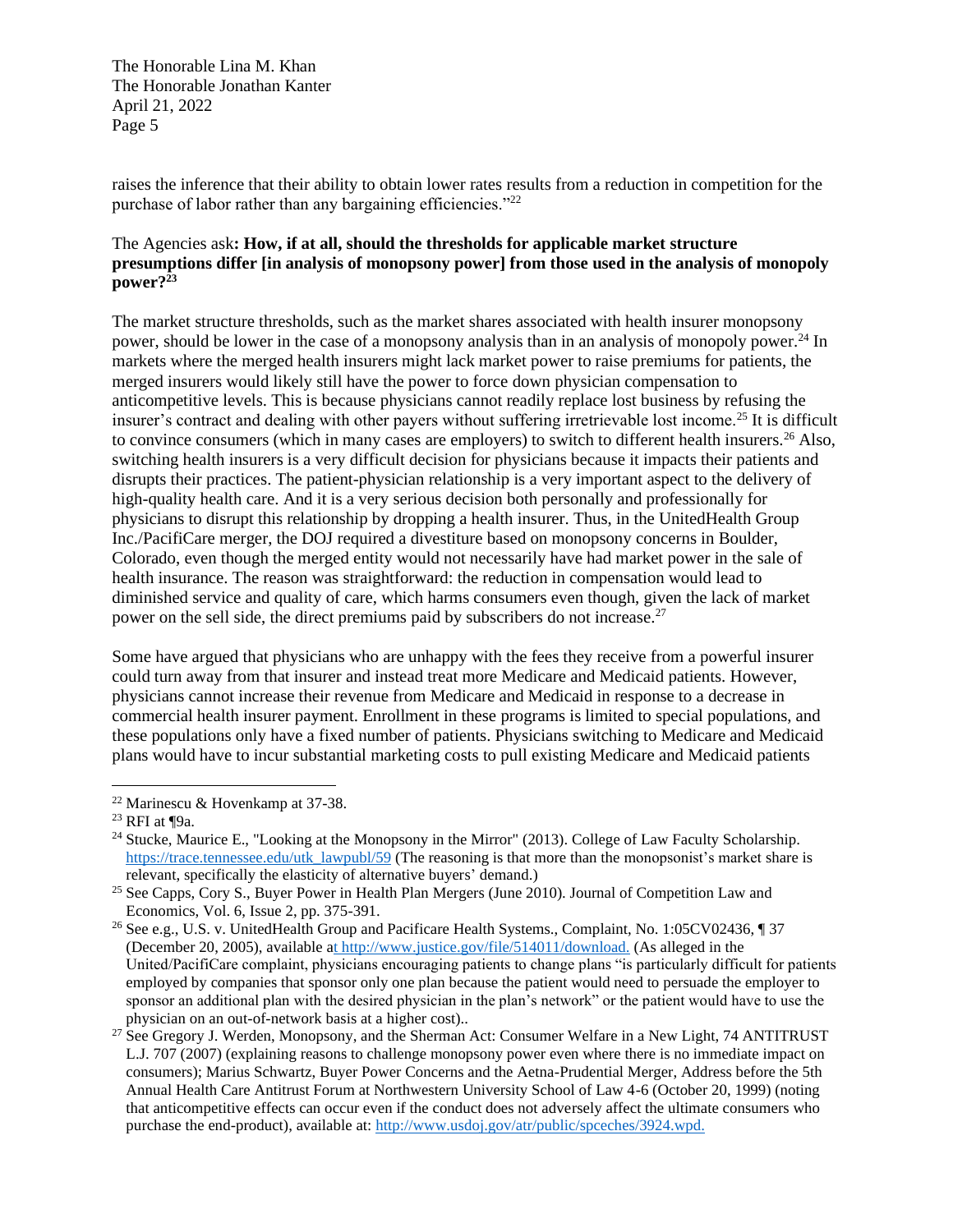from their existing physicians. Moreover, public programs' reimbursements to providers—especially Medicaid—underpay physicians. Thus, even if a physician dropping a commercial health insurer could attract more Medicare and Medicaid patients, this strategy would be a losing proposition if one is to compete in the market, especially at a time when value-based payment models require practice investments.

# The Agencies ask**: What changes in standards or approaches would appropriately strengthen enforcement against mergers that eliminate a potential competitor?<sup>28</sup>**

Federal merger enforcement policy should acknowledge that in health insurance markets, a merger that eliminates a potential competitor would likely result in a permanent loss of competition because barriers to entry prevent new entrants from restoring competitive pricing.

The greatest obstacle is perhaps the so-called chicken and egg problem of health insurer market entry. Health insurer entrants need to attract customers with competitive premiums that can only be achieved by obtaining discounts from providers. However, providers usually offer the best discounts to incumbent insurers with significant business—volume discounting that reflects a reduction in transaction costs and greater budget certainty. Hence, incumbent insurers have a durable cost advantage.

Other barriers include the need for sufficient business to permit the spreading of risk and contending with established insurance companies that have built long-term relationships with employers and other consumers.<sup>29</sup> In addition, a DOJ study of entry and expansion in the health insurance industry found that "brokers typically are reluctant to sell new health insurance plans, even if those plans have substantially reduced premiums, unless the plan has strong brand recognition or a good reputation in the geographic area where the broker operates."<sup>30</sup>

Thus, the evidence suggests that to the extent a health insurer merger would eliminate a potential competitor, the lost competition would be permanent, given high market entry and switching barriers.<sup>31</sup> Consequently, a proposed health insurer acquisition of a potential competitor in a typically highly concentrated health insurance market should be met with extreme skepticism by antitrust enforcers. One good expression of this skepticism would be new merger guidelines making the burden of health insurer procompetitive rebuttal of lost competition very high.<sup>32</sup>

<sup>28</sup> RFI at ¶7a.

<sup>&</sup>lt;sup>29</sup> See Robert W. McCann, Field of Dreams: Dominant Health Plans and the Search for a "Level Playing Field," Health Law Handbook (Thomson West 2007); Mark V. Pauly, Competition in Health Insurance Markets, 51 Law & Contemp. Probs. 237 (1988); Federal Trade Commission and U.S. Department of Justice, Improving Health Care: A Dose of Competition (July,2004); Vertical Restraints and Powerful Health Insurers: Exclusionary Conduct Masquerading as Managed Care?, 51 Law & Contemp. Probs. 195 (1988).

<sup>30</sup> Sharis A. Pozen, Acting Assistant Att'y Gen., Dep't of Justice Antitrust Div., Competition and Health Care: A Prescription for High-Quality, Affordable Care 7 (Mar. 19, 2012) [hereinafter Pozen, Competition and Health Care]

<sup>&</sup>lt;sup>31</sup> LECG Inc., "Economic Analyses of the Competitive Impacts From The Proposed Consolidation of Highmark and IBC." (September 10, 2008) at 9.

 $32$  Cf. Merger Guidelines impose higher standard for an efficiencies defense as the market share / power increases.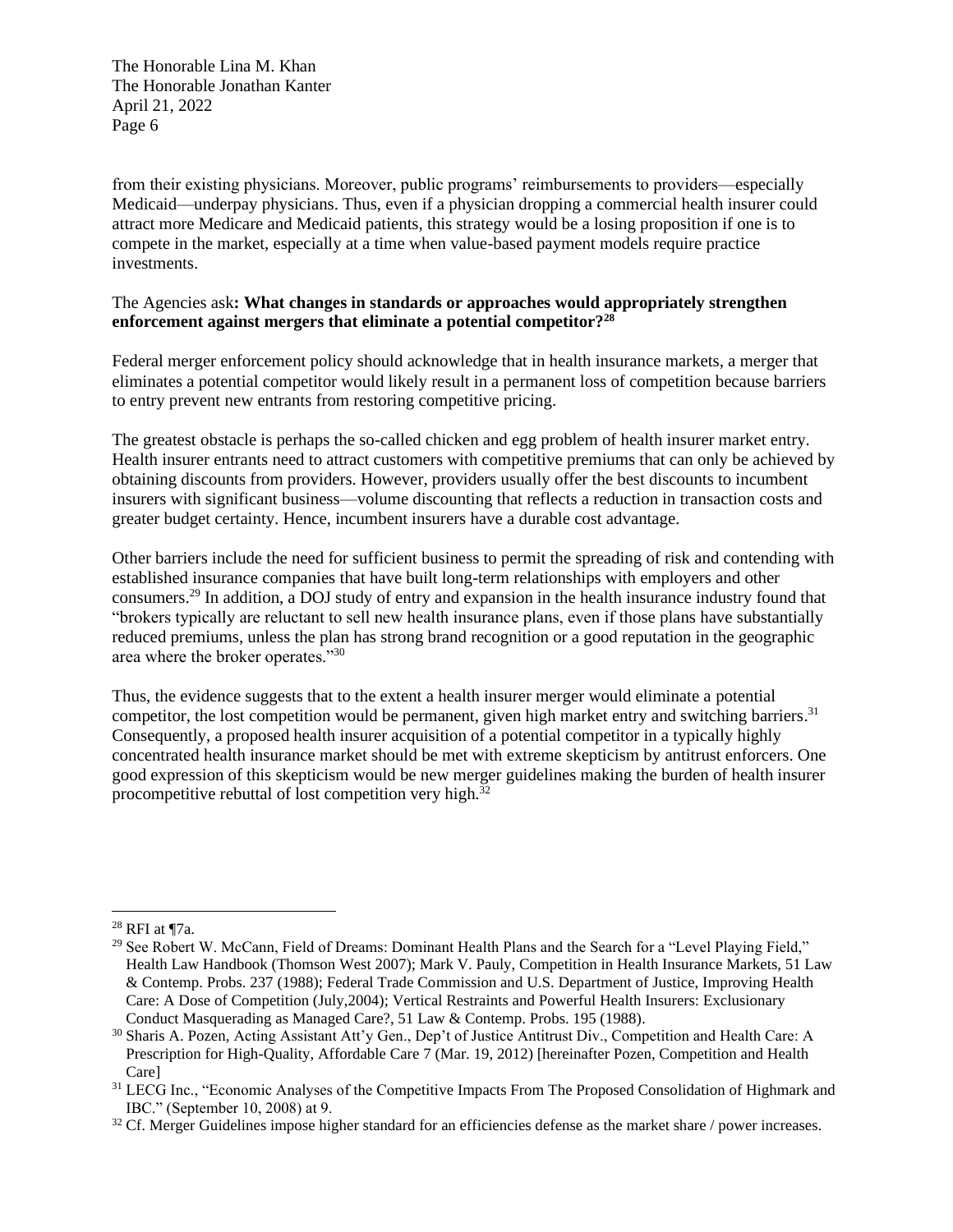## The Agencies ask: **In addition to wages salaries, and other financial compensation, what aspects of worker's terms and conditions of employment should be considered for analyzing mergers that may lessen competition in labor markets and thereby harms workers? 33**

When Anthem and Cigna proposed to merge, the California Medical Association (CMA), with the assistance of the AMA, identified physician survey questions aimed at determining the aspects of physician services that should be considered in analyzing likely monopsony effects in physician markets. 989 physicians completed the survey.

Seventy-one percent of physician respondents to the AMA/CMA survey felt they had to contract with Anthem in order to have a financially viable practice; and 47 percent felt that way with respect to Cigna.<sup>34</sup>

The extent of the merged entity's monopsony power and how it ultimately would injure physician productivity was also revealed in physician responses to the question of would there be any consequences in not continuing to contract with the merged firm:

- 31 percent would cut investments in practice infrastructure;
- 40 percent would cut or reduce staff salaries;
- 43 percent would have to spend less time with patients; and
- 27 percent would cut quality initiatives or patient services.

These reductions in service levels and quality of care would represent immediate harm to the labor market for physician services. In the long run, the survey also revealed an appreciable risk that monopsony power enhanced in the merger would drive physicians from the market. According to the CMA survey, if Anthem/Cigna were to merge and the physicians did not continue to have a contract with the merged health plan, significant numbers of physicians would be driven from the market:

- 13 percent would retire from active practice;
- 15 percent would need to close their practices; and
- 8 percent would move their practice to a more competitive reimbursement market.

These astonishing physician survey results illustrate some of the myriad ways in which health insurer mergers can be evaluated for their possible monopsony harm in physician markets.<sup>35</sup> Where evidence, like that obtained in the survey responses above, indicates a merged insurer would reach "must have" status, monopsony power should be presumed, or at least it should take extra strong procompetitive rebuttal to overcome.

 $33$  RFI at  $\P9g$ .

<sup>&</sup>lt;sup>34</sup> See records from the California Department of Insurance at [http://www.insurance.ca.gov/01-consumers/110](http://www.insurance.ca.gov/01-consumers/110-health/60-resources/upload/Anthem-Cigna-Merger-Decision-Letter-to-US-DOJ.pdf) [health/60-resources/upload/Anthem-Cigna-Merger-Decision-Letter-to-US-DOJ.pdf](http://www.insurance.ca.gov/01-consumers/110-health/60-resources/upload/Anthem-Cigna-Merger-Decision-Letter-to-US-DOJ.pdf) [http://www.insurance.ca.gov/01-consumers/110-health/60-resources/upload/AMA-CMA-statement-March-29-](http://www.insurance.ca.gov/01-consumers/110-health/60-resources/upload/AMA-CMA-statement-March-29-2016.pdf) [2016.pdf.](http://www.insurance.ca.gov/01-consumers/110-health/60-resources/upload/AMA-CMA-statement-March-29-2016.pdf)

<sup>&</sup>lt;sup>35</sup> Further discussions of the CMA survey can be found at [http://www.insurance.ca.gov/01-consumers/110](http://www.insurance.ca.gov/01-consumers/110-health/60-resources/upload/Anthem-Cigna-Merger-Decision-Letter-to-US-DOJ.pdf) [health/60-resources/upload/Anthem-Cigna-Merger-Decision-Letter-to-US-DOJ.pdf;](http://www.insurance.ca.gov/01-consumers/110-health/60-resources/upload/Anthem-Cigna-Merger-Decision-Letter-to-US-DOJ.pdf) [http://www.insurance.ca.gov/01-consumers/110-health/60-resources/upload/AMA-CMA-statement-March-29-](http://www.insurance.ca.gov/01-consumers/110-health/60-resources/upload/AMA-CMA-statement-March-29-2016.pdf) [2016.pdf.](http://www.insurance.ca.gov/01-consumers/110-health/60-resources/upload/AMA-CMA-statement-March-29-2016.pdf)